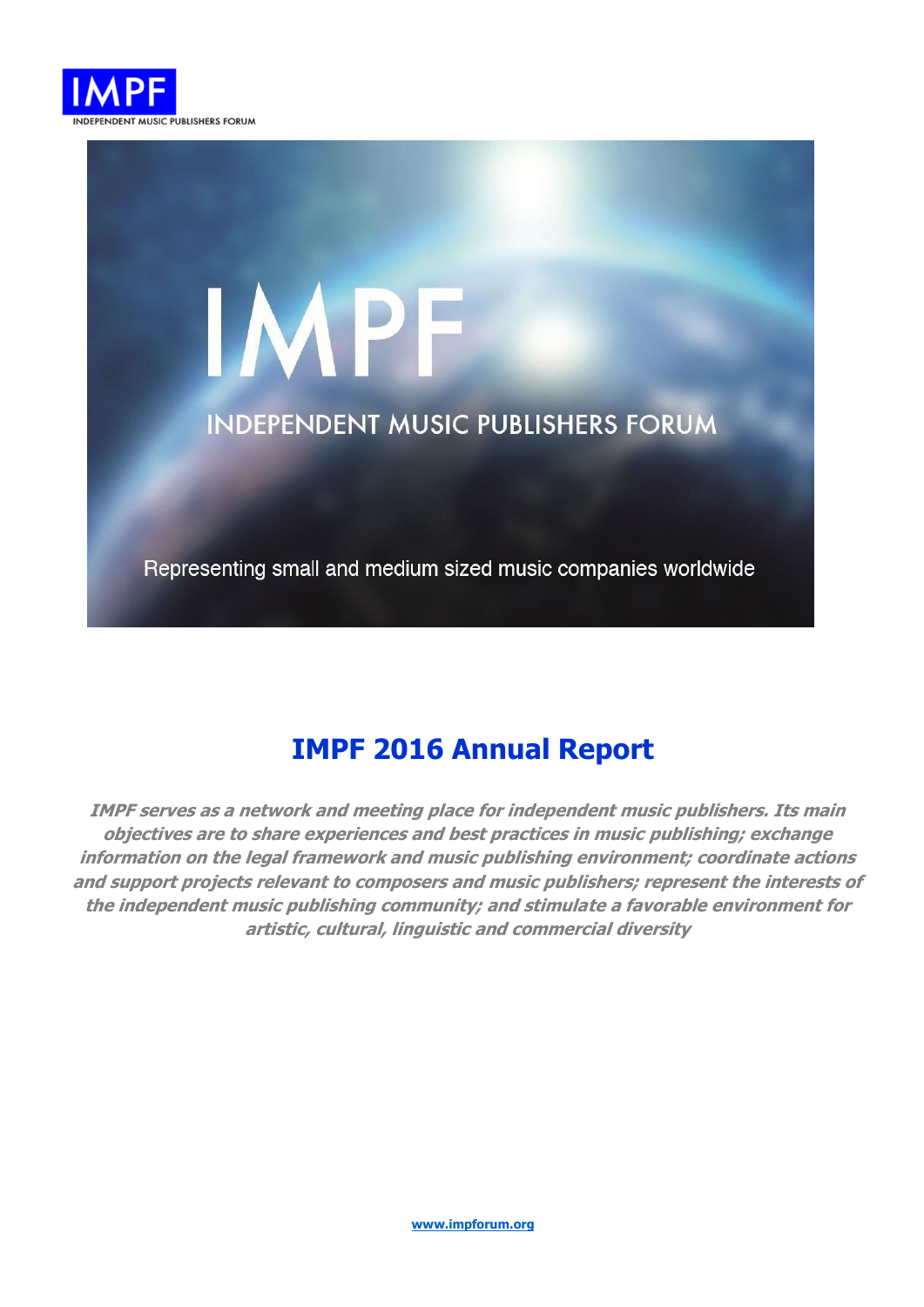

# **Introduction**

2016 was an eventful year as the music publishing industry faced uncertainty with, at times, adverse copyright developments and decisions emanating not only from EU countries and the US, but around the world. IMPF consolidated its remit and work in 2016 and Board has worked throughout the year to support and uphold the independent music publishing community and promote the interests of the sector. It has engaged with key stakeholders at international and regional level, including dialogue with media and policymakers, and has consolidated its position through a range of initiatives, including events, speaker platforms, position papers, media relations, meetings and partnerships. There has been consistent work on addressing music publishing issues and the challenge posed by digital platforms that 'underpay' and the rapid online consumption of creative content. On that note one spark of hope has seen EU legislators finally addressing the issue of this imbalance of payments and the notion of the "value gap" as introduced by music industry advocacy in Brussels is echoing around the world. While 2016 was challenging, and 2017 is likely to remain so, there are nevertheless reasons for optimism and opportunities abound.

At the General Assembly held in London delegates were asked to list their top three priority areas for IMPF in 2016. This exercise which was subsequently sent out to the wider membership saw some 50 responses in total with 150 +/- suggestions for work, which were consolidated into four key areas and a work schedule of some 30 separate items. The Board and Secretariat have been engaging on those ever since along with additional items arising. This report addresses the work achieved and underway.

# **1. Organisational Development and Governance**

The year began with the IMPF General Assembly, which took place on the 25th of February 2016 at PRS in London with 40 members and guests present. At the GA, IMPF welcomed Ger Hatton, (former CEO of ICMP), as Adviser to the Board and later in the year IMPF also hired its first intern, Emma Finn. The Board members were elected and the current administrators serving to 2018 are:

# **2016-2018 Board Members**

Pierre Mossiat, IMPF Chair, Strictly Confidential (BE); Rolf Budde, IMPF Vice-Chair, Budde Music (DE); Alfredo Gramitto Ricci, Edizioni Curci (IT); Annette Barrett, Reservoir Music (UK); Filippo Sugar, Sugar Music (IT); Francesca Trainini, Oyez! (IT); Halit Uman, Halit Music (FR); Jake Wisely, The Bicycle Music Company (US); Julio Guiu Marquina, Clipper's Ediciones Musicales (ES); Niclass Björlund, Edition Bjorlund (SE); Randall Wixen, Wixen Music (US); Rob Guthrie, Songs Music Publishing (US); Simon Platz, Bucks Music Group (UK); Teresa Alfonso, Teddy Sound Music Publishers (ES)

#### **1.1 Membership**

IMPF grew by some 20% between the 1 January 2016 and 1 February 2017 with queries coming from North America and Europe. For 2017, IMPF plans to continue to grow at a steady pace and expand into a larger international network particularly focussing on Asia.

#### **1.2 Increased Visibility**

IMPF has been working throughout the year to increase the visibility of indie publishers internationally and invested a lot of time in 2016 building relationships with key industry stakeholders. As part of this outreach IMPF attended the ICMP Central and Eastern Music Publishers Congress and Production Music Conference in Prague, various networking copyright related events in Brussels, the meeting of AEDEM in Spain, Pierre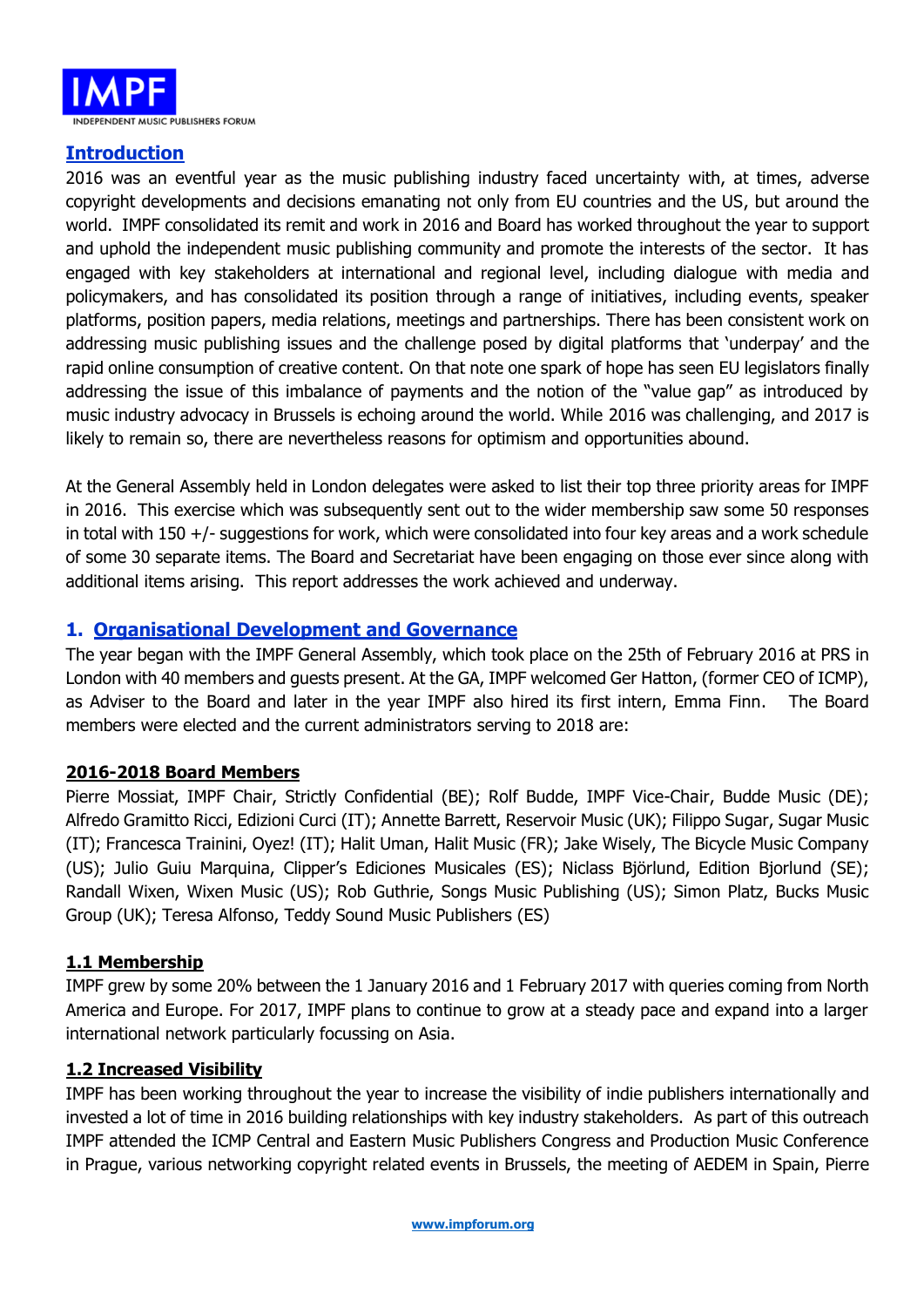

Mossiat featured on a panel at the 2016 Intellectual Property Summit; Filippo Sugar, Niclass Björlund, Pierre Mossiat attended meetings with the European Commission and Parliament on copyright reform and participated to a joint Board meeting with ECSA (European Composers and Songwriters Association) and the latter also joined the CIAM (the International Council of Music Authors) Board meeting as a guest and later a speaker in NY and London. IMPF also hosted and sponsored various events at the Society Publisher Forum held in Barcelona.

### **1.2.1 Pro-Music Coalition**

IMPF joined the Pro-Music Coalition [www.pro-music.org](http://www.pro-music.org/) an alliance of organisations and individuals across the music industry including musicians, composers, performers, managers, publishers, major and independent record companies and retailers, who work together to promote the myriad of different ways in which people can enjoy music safely and legitimately online.

#### **1.2.2 IMPF Communications Online and Off**

In the past year, IMPF has designed a logo and look, launched a website, issued five newsletters, six press releases, three press interviews, delivered marketing materials for its events and developed relevant content for all communication tools. Most recently in February, IMPF launched the online forum for members. This is a member's only resource for further information on IMPF issues and affords a space for members to contribute to the discussions with other members from around the world and in that sense, acts as a way of understanding and collaborating on shared issues. It is hoped that this forum will serve as a useful tool for forming future additional policies and lobbying strategies on the issues most pertinent to our members.

#### **1.3 Meetings and Events**

IMPF has scheduled and held regular monthly Board meetings over the past year, including three face to face board meetings. Since the last GA, IMPF has held two successful open meetings for members and guests including a very well attended inaugural networking breakfast event at Midem 2016 in association with AIMP, and a high-level roundtable meeting in New York in November.

The 2nd Annual North American Meeting for IMPF members and guests was held at BMI in New York. The roundtable began with an introduction to the work of IMPF by Pierre Mossiat. Jay Rosenthal of Mitchell, Silberberg & Knupp moderated a wide-ranging roundtable discussion on various issues pertinent to the US, Canadian and European Union markets. Key industry speakers included Matt Pincus of Songs Music Publishing, Michael Sukin of Sukin Law Group/Cowan, Liebowitz & Latman, Alisa Coleman of ABKCO Music and Records, Jacqueline Charlesworth, well-known copyright attorney and co-counsel in the SONA litigation, Robert Levine, journalist and author of Free Ride, Margaret McGuffin of the Canadian Music Publishers Association and Ger Hatton who was speaking in her advisory capacity to the IMPF Board.

#### **2. Digital Sphere**

IMPF has been very active in its communication with the digital platforms. 2016 was the year of global value gap discussions. At the June Board meeting of IMPF, a Digital working group was formed comprising of Pierre Mossiat, Jake Wisely, Teresa Alfonso, Simon Platz, Annette Barrett and Ger Hatton who convened immediately to address the value gap issue and to meet specifically with You Tube to determine what steps could be taken. In this regard, IMPF also met with Mark Mooradian of Amazon Music and has arranged to meet with the newly appointed head of music for Facebook.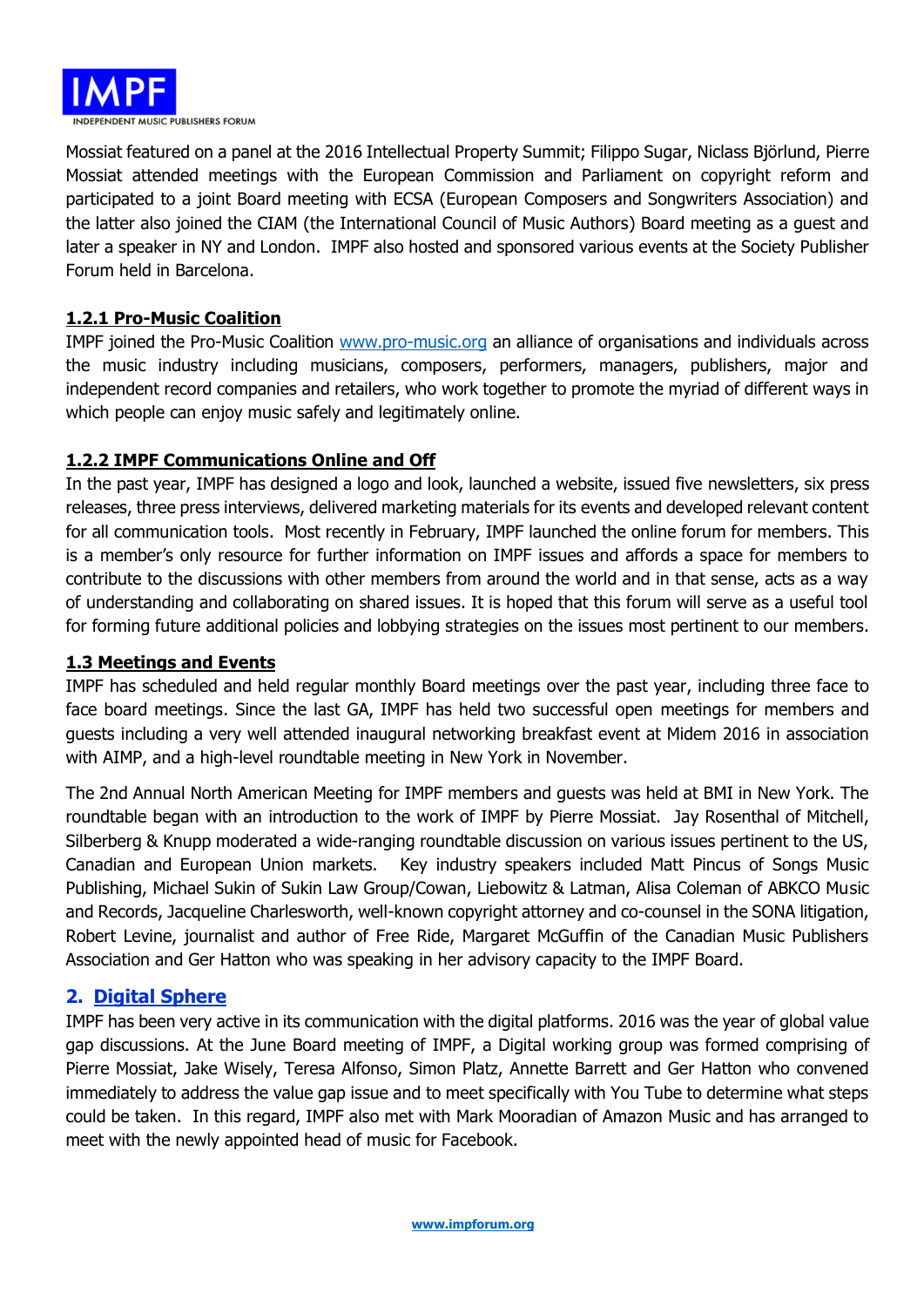

#### **2.1 IMPF and YouTube CMS Access**

One of the items on the agenda specially for European indie publishers was CMS access. Following a series of meetings, liaison and discussions at Board level and bi laterally there is currently a pilot read only access underway which four members (Bucks Music Group, Strictly Confidential, Reverb Music and Budde Music) are participating to. The pilot phase is ongoing to the end of March following which it is anticipated it can be rolled out and escalated to other interested indie publisher members.

#### **3. Societies and Technical**

Societies and Technical matters is one of the larger items on the IMPF agenda for 2017. Due to the sizeable financial investment and work that is required to address technical issues (such as developing databases and information sharing), a portion of this area of work remains pending until IMPF secures resources on such a scale. Something that IMPF is looking into, which was suggested at the roundtable meeting in New York, is the possibility of running a back-office style operation for indie publishers. In that vein the IMPF Board met with Jim Mahoney from Merlin, who gave an insightful presentation on the work of Merlin at the board meeting in New York last November.

#### **3.1 IMPF and FastTrack**

Throughout the year, IMPF has been active in several FastTrack projects, via IMPF board member Teresa Alfonso who sits on the FastTrack Cross Industry Steering Committee, the Joint Project Lead and the Cisnet Rightholders Team.

Currently, there are three ongoing FastTrack projects which focus on harmonising processes; CIS-Net access for rightsholders, the Online IPI Look-up Service and the ISWC (International Standard Work Code) Allocation Service for identification of musical works. Publishers have also started working on a fourth project, the CAF (Common Agreement Format) which looks at standardising the information required by CMOs to publishers when receiving agreement information to be introduced in their databases.

The CIS-Net project focuses on giving access to rightsholders to data that was originally only available to and shared amongst CMOs. Initially, the project was created for publishers but is now working on giving access to both publishers and authors/composers. The project has been delayed by a year due to the need to address several legal and administrative barriers associated with the expansion of the project to include the authors and composers. The ISWC Allocation service project deals with identification codes of musical works, like the ISRC codes for music recordings making sure no work gets registered without it.

Many IMPF members have been active in the FastTrack projects, acting as volunteers within working groups and trial runs. IMPF looks forward to continuing to work on these initiatives with FastTrack and expects that our indie members will see the benefit of all this ongoing hard work soon. It is therefore advisable that publishers who sit on the boards of their CMOs, make sure their CMO IT and legal teams are prepared by having the human and economic resources in place to implement the first three projects later this year.

#### **4. Relations with Composers and Authors**

IMPF acknowledged at its Board meeting in London that the relationship between and with publisher and writers is key and as such, a closer collaboration should be sought and encouraged, in particular with the organisations where they are represented. IMPF has been proactive in its outreach to various industry stakeholders including authors and composers' societies ECSA, CIAM, CISAC. IMPF President Pierre Mossiat met with CIAM on three occasions to consolidate relations and along with Niclass Björlund, Filippo Sugar and Ger Hatton, met with ECSA in June. IMPF recognises the value of maintaining relations with these key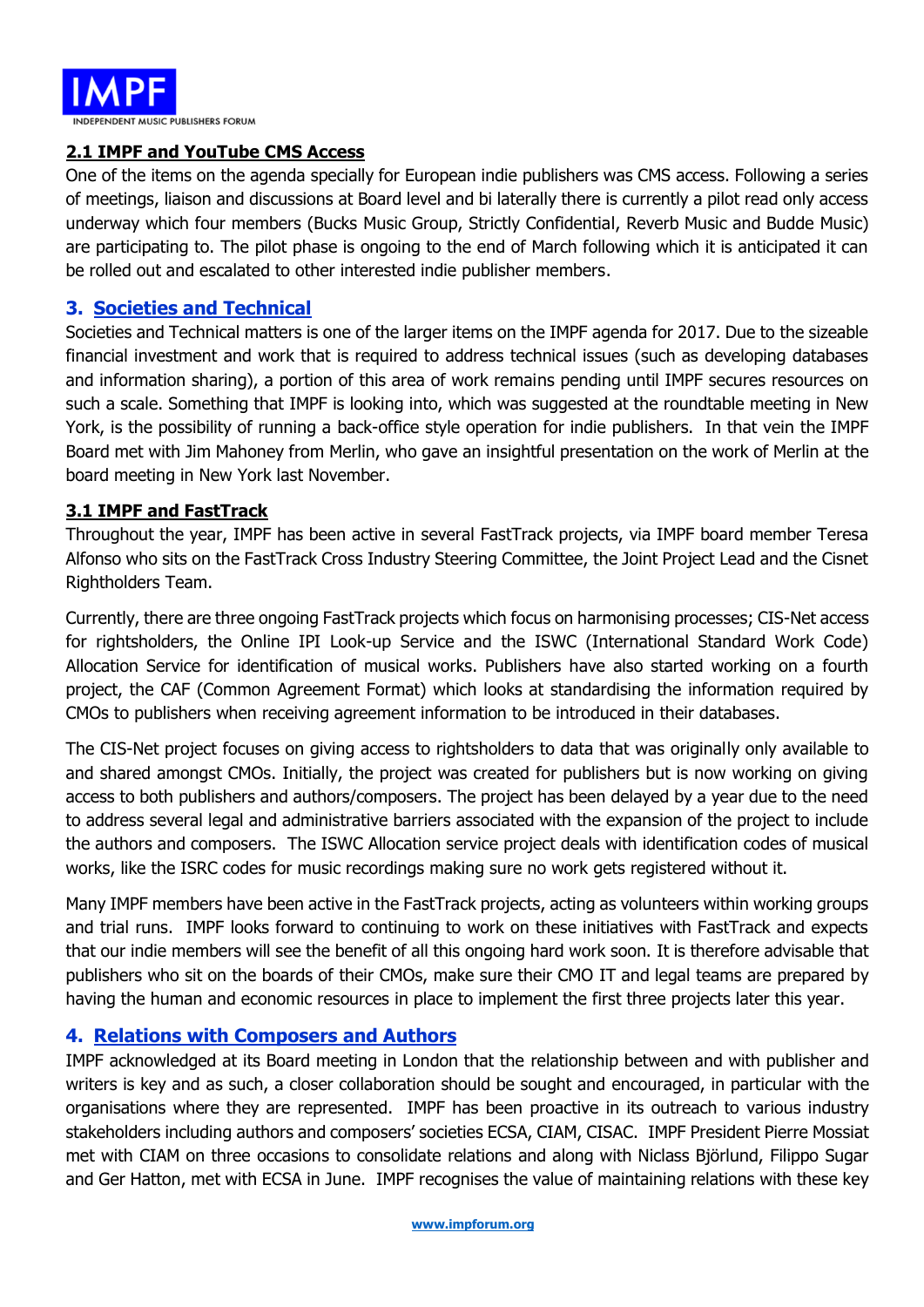

stakeholders along the value chain and believes that any such collaboration is critical to solving our shared global issues.

# **5. Policy and Lobbying**

In November 2016, following input and review by the IMPF board, IMPF published 16 policy positions. Areas of interest include the Value Gap, User Generated Content, Collective Rights Management, Streaming Services Fee Models and the issue of Term of Protection in our non-EU partner countries, such as Canada. The complete set of IMPF policy positions can be found on the IMPF website under the "Policy" tab. IMPF expects ongoing updates to these positions as new issues crop up and develop and in that regard IMPF welcomes member input on any issues that may need our attention for this purpose.

Throughout 2016, IMPF has engaged publicly on a number of key shared issues. IMPF registered to the Transparency Register of the EU, to be in a position to meet with officials of the Institutions. As well as actions, such as meeting individually with the European Commission on matters of copyright in the EU, press releases were issued regularly on topics including the U.S Department of Justice ruling on 100% licensing, the GEMA ruling on royalty pay-outs, the European Commission Copyright Directive Proposal etc. All press releases were covered by the international music press. Additionally, IMPF made two public submissions to the EU on the reform agenda and wrote bilaterally to SIAE and MPA Canada at the request of individual Board Members.

#### **5.1 Working with ICMP**

IMPF works in close cooperation with ICMP, acting as a collective voice for indie publishers towards ICMP and liaising on issues of copyright reform and advocacy. IMPF maintains a permanent seat at the ICMP Board, currently represented by Pierre Mossiat. Other IMPF members with seats at ICMP include the following:

IMPF Vice-President Rolf Budde is a Vice-Chair of ICMP; IMPF board members Simon Platz and Teresa Alfonso sit on the ICMP Popular Bureau with the latter serving a Vice Chair; IMPF member Chris Butler of Music Sales Group sits on the ICMP board and is Chair of the Serious Bureau; IMPF member Ian James of Mushroom Music Publishing sits on the ICMP Board; IMPF member Jodie Ferneyhough of CCS Rights Management is an ICMP Board member and sits on the Popular Bureau and both Teresa Alfonso and Chris Butler form part of the Anti-Piracy Committee.

The active collaboration with ICMP is imperative to a successful and rounded voice for the music publishing industry ecosystem and affords the chance to have a second international organisation echoing that of the confederation in its advocacy.

#### **6. Acknowledgements**

The IMPF Board would like to acknowledge and thank the following for contributing to a successful year for the Independent Music Publishers Forum;

ICMP, WIN, IMPALA, BMI, PRS for Music, SACEM, AIMP, Emma Finn, Camille Mortier, Cara Sly-Platz, HATTON.eu, CISAC, CIAM, ECSA, A2IM, Pioneer Trust, EMC, Jay Rosenthal, Matt Pincus, Michael Sukin, Alisa Coleman, Jacqueline Charlesworth, Robert Levine, Margaret McGuffin **and especially all our Members as listed following:**